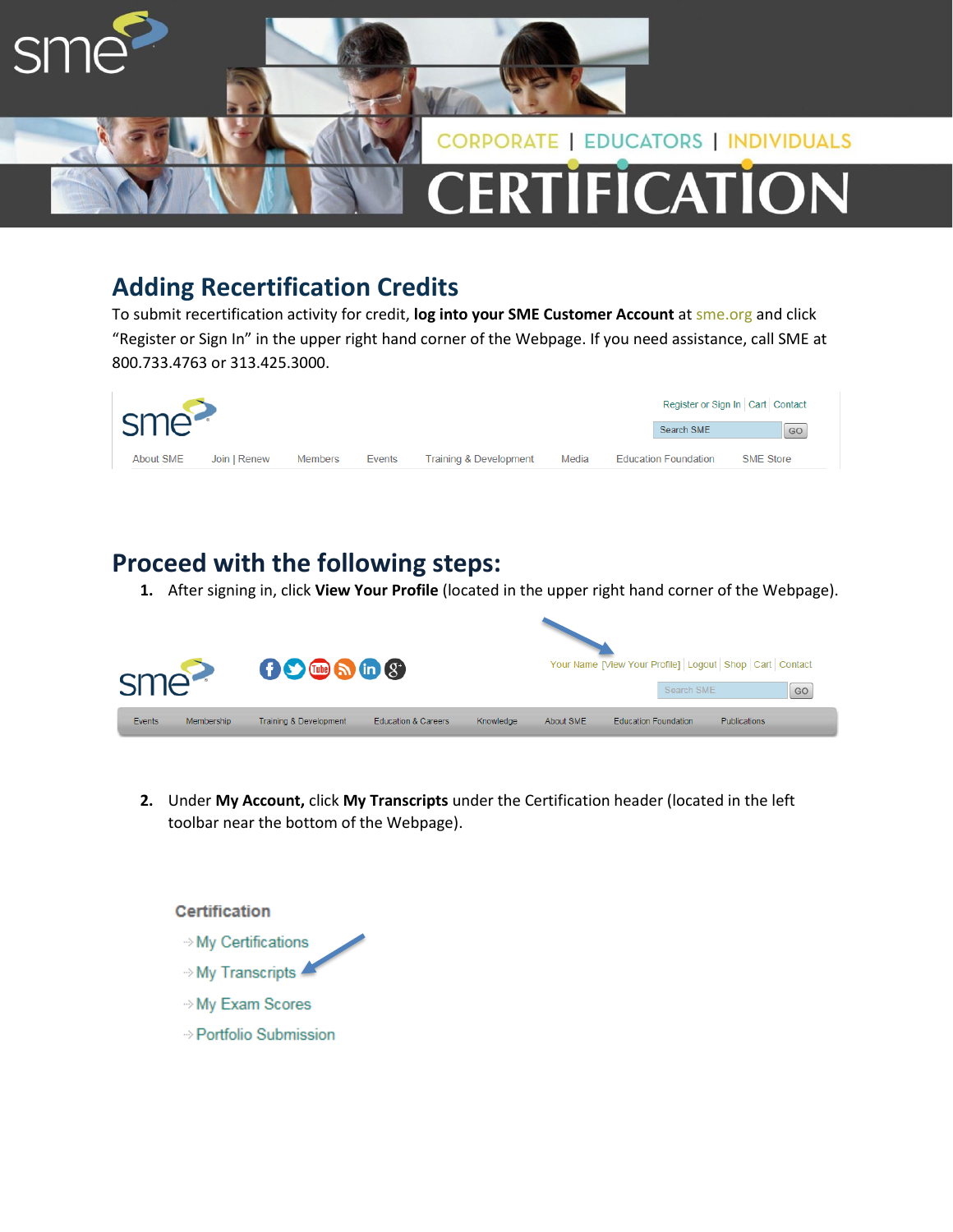## **3.** Click **Add New Transcript**

## **Transcripts**

| Search                      |
|-----------------------------|
| 画<br>囲<br>to<br>Date Range: |
| Credit Type: Select         |
| Search<br>Clear             |
| <b>Add New Transcript</b>   |

**4.** From here, **enter the details of your recertification activity**. Please **hit tab** as you enter into each required field. You may want to refer to the Body of Knowledge and the Recertification Requirements for your certification.sme.org/recertification for additional information.

| <b>Add New Transcript</b>  |                                                                                                                                                                                                                                                |  |
|----------------------------|------------------------------------------------------------------------------------------------------------------------------------------------------------------------------------------------------------------------------------------------|--|
| * Required                 |                                                                                                                                                                                                                                                |  |
| Program Title:             | Read Manufacturing Processes and Materials                                                                                                                                                                                                     |  |
| $*$ # of Credits:          | 4.00                                                                                                                                                                                                                                           |  |
| *<br><b>Activity Type:</b> | Read a Book                                                                                                                                                                                                                                    |  |
| <b>Effective Credits:</b>  | 4.00                                                                                                                                                                                                                                           |  |
| * Credit Type:             | Engineer                                                                                                                                                                                                                                       |  |
| CreditDate:                | 3/6/2017<br>扁                                                                                                                                                                                                                                  |  |
| Body of Knowledge:         | Automated Systems and Control<br>Manufacturing Management<br>Manufacturing Process Applications and Operation<br>◡<br>Mathematics, Applied and Engineering Sciences<br><b>Personal Effectiveness</b><br>Product/Process Design and Development |  |
| Upload<br>Documentation:   | Browse                                                                                                                                                                                                                                         |  |
| Comments:                  |                                                                                                                                                                                                                                                |  |
|                            | I affirm that the credits I am submitting are reported as true and accurate.                                                                                                                                                                   |  |
| <b>Save</b><br>Cancel      |                                                                                                                                                                                                                                                |  |